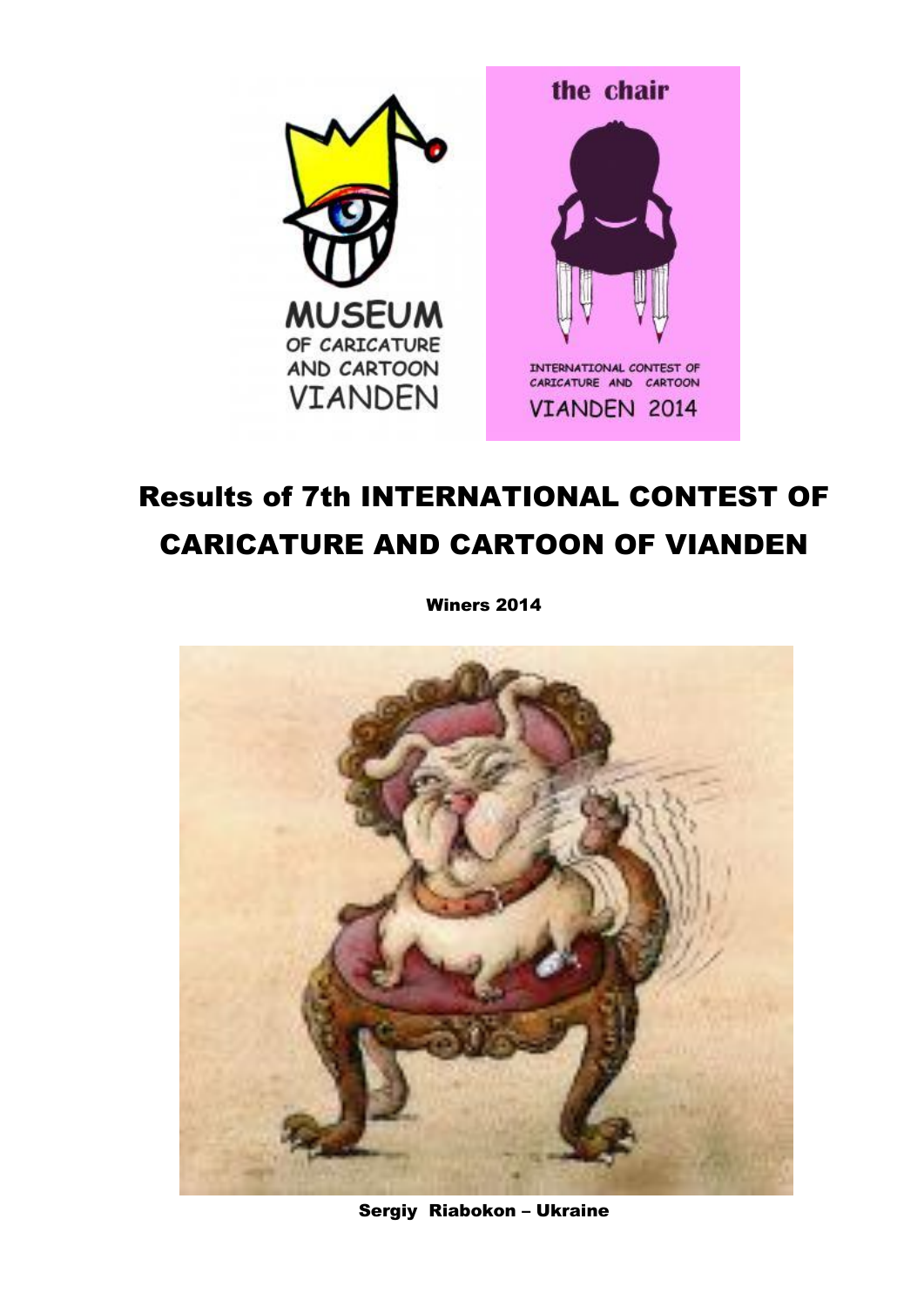

2čme prix Oleg Kustovsky - Ukraine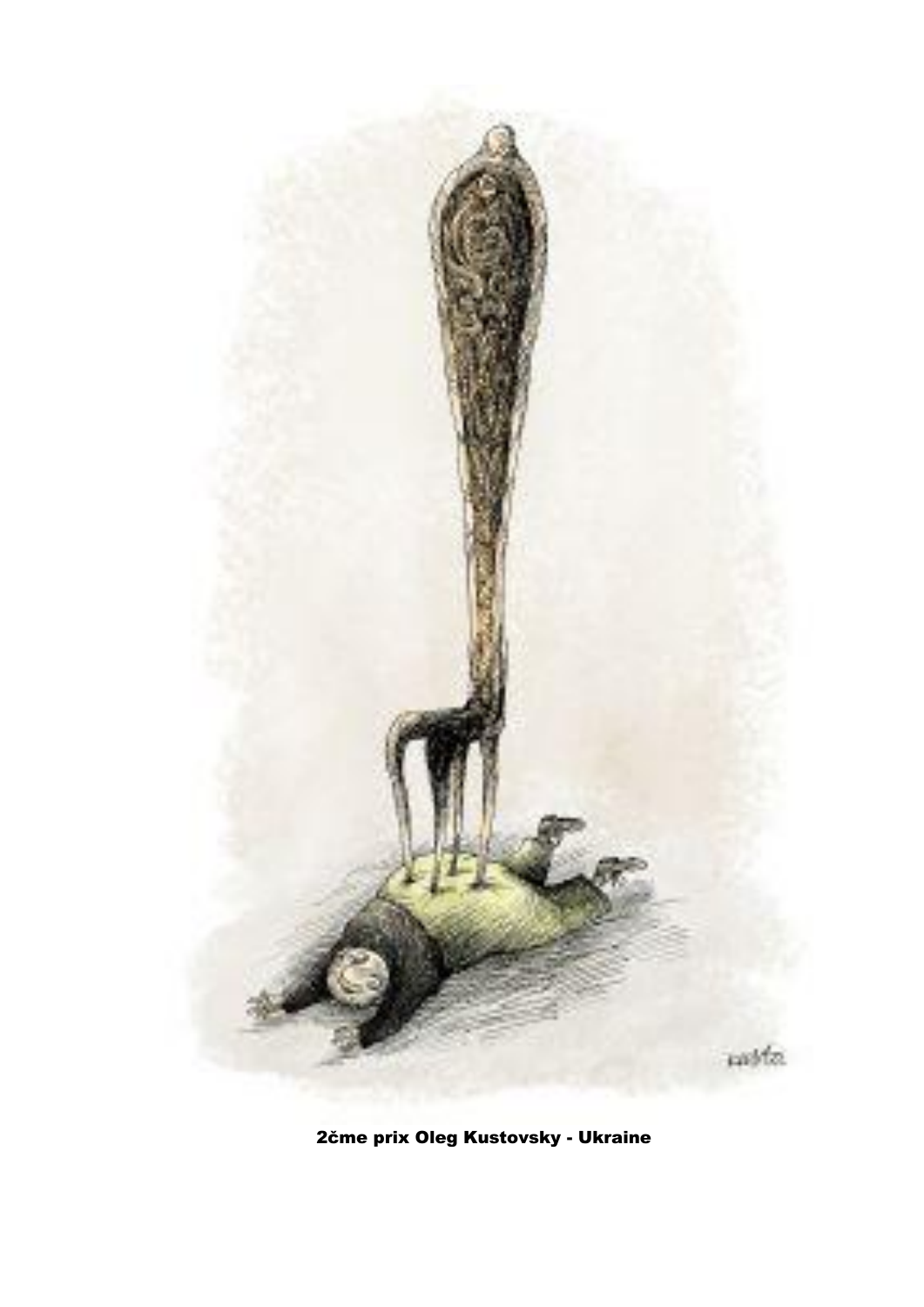

3čme prix Mihai Ignat - Roumanie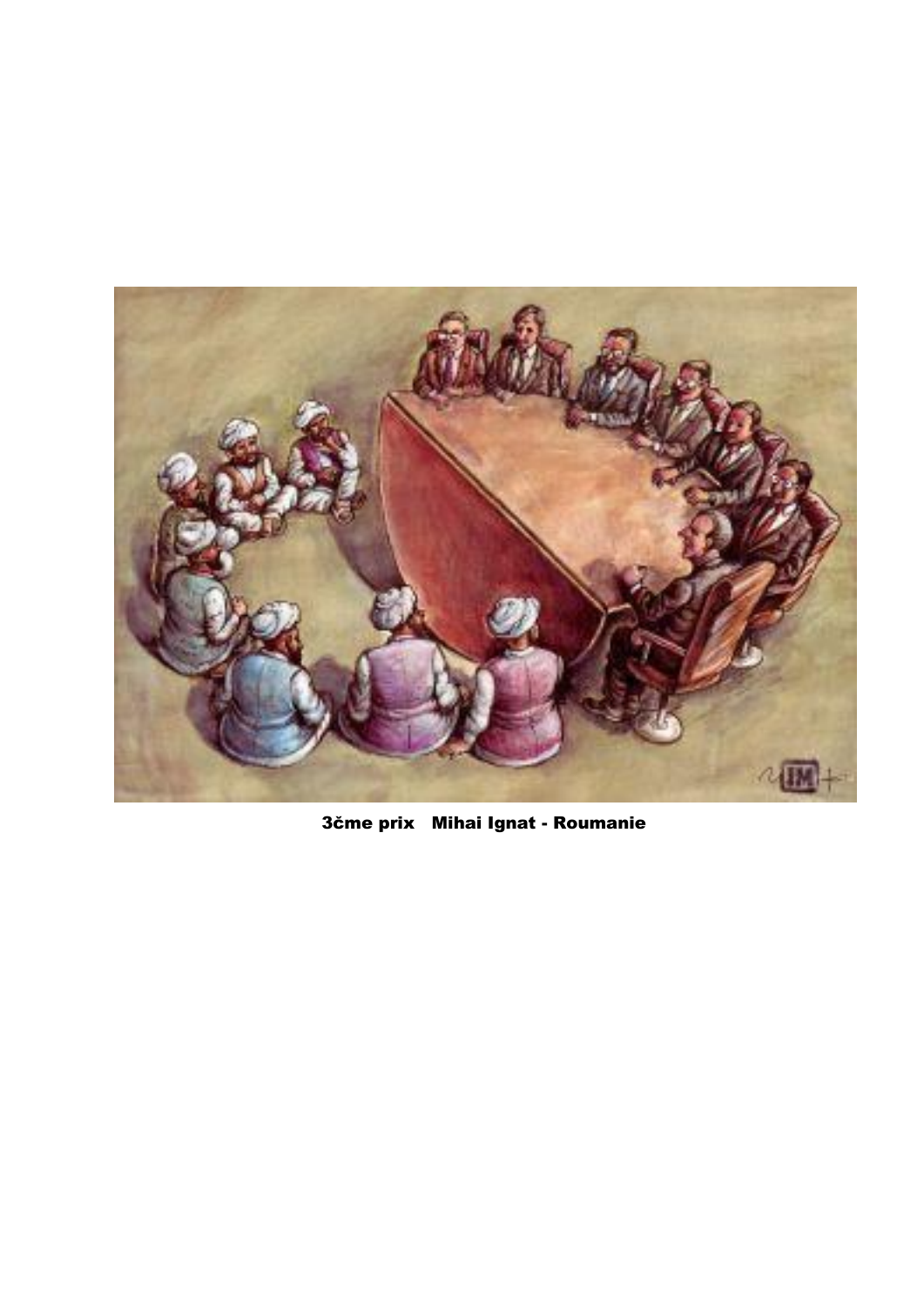

2čme prix Oleg Kustovsky - Ukraine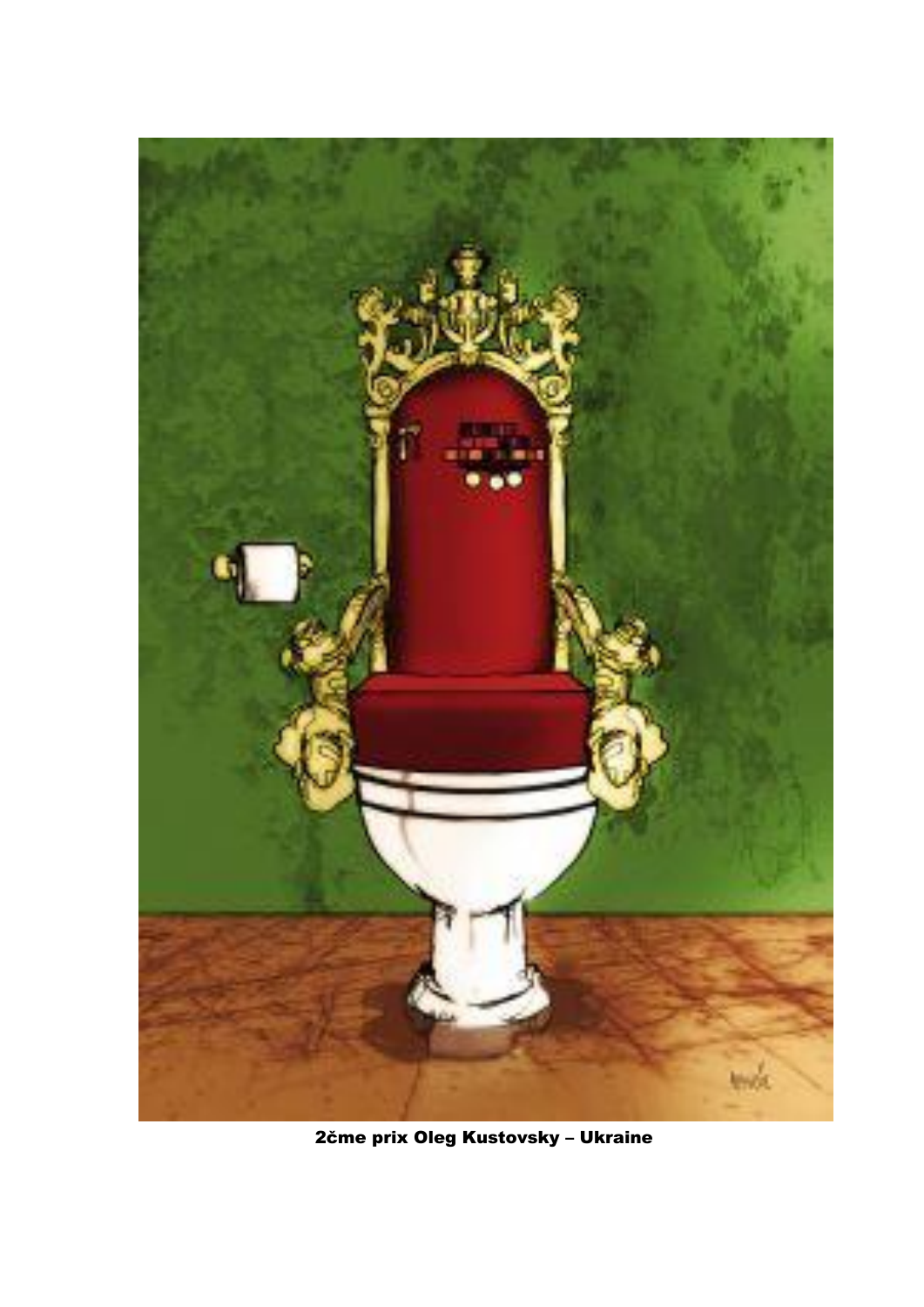

Pavel Gabriel – Roumanie



Mention d'honneur Popov Andrei – Russie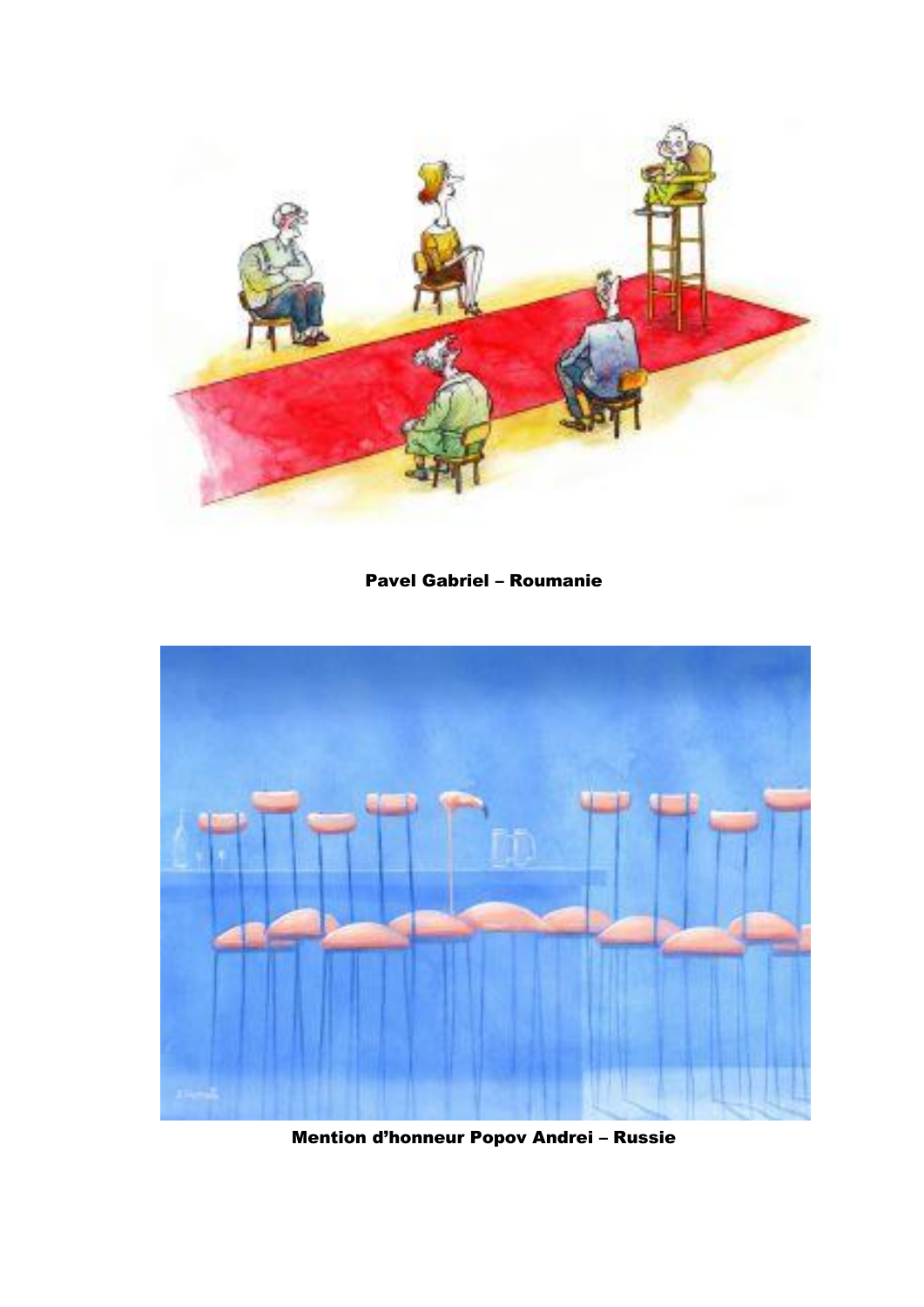## Jury 2014:

#### Florin BALABAN

Organisateur du Salon, Caricaturiste pour Luxemburger Wort, Propriétaire du Musée de la Caricature et du Cartoon de Vianden,

> Gérard CLAUDE Sculpteur, photographe , professeur d'art

Francine PEFFER-KEISER Conseillčre communale de Hosingen, Parc naturel de l'Our

> Pit HOLWECK Photographe, Menuiserie Holweck, Vianden

> > Jengel KLASEN Photographe, Château de Vianden

# Exhibitors lis for the International contest of caricature and

## cartoon of Vianden 2014:

Markus Grolik - Allemagne, Michael Holtschulte - Allemagne, Lothar Otto - Allemagne, Wolfgan Theiler - Allemagne, Seyran Caferli - Azerbaďdjan, Sunnerberg Constantin - Belgique,1,2 Luk Swerts - Belgique, Luc Vernimmen - Belgique, 1,2 Nikola Hendrickx - Belgique, Stefaan Provijn - Belgique, 1,2 Tony Tasco - Belgique, Joao Valdenio Silva - Brésil, Neltair Abreau - Brésil, Tsocho Peev - Bulgarie, Ivailo Tsvetkov - Bulgarie, Trayko Popov - Bulgarie, Valentin Georgiev - Bulgarie, Nikola Listes - Croatie, Diego Herrera - Canada, Ramiro Zardoya Sánchez - Cuba, Felipe Galindo - Etats Unis,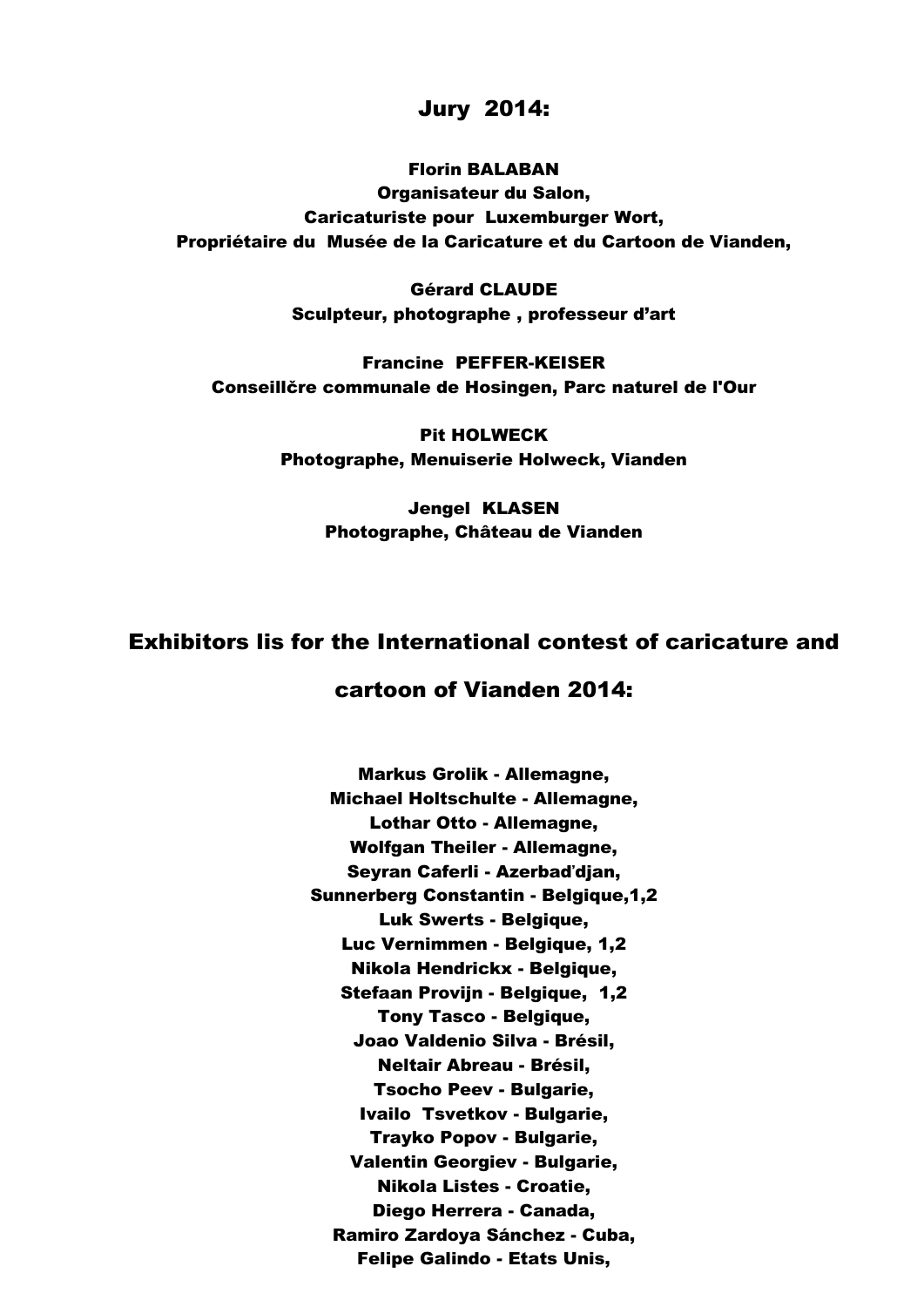Elena Ospina - Espagne, Antonio Mongiello - France, Paul Vincent Pomedio - France, 1,2 Jean Didier Carre - France, Nicolas Huerta - France, Michael Kountouris - Greece, 1,2 Nodar G. Khodeli - Georgie, Istvan Kelemen - Hongrie, Roth Isvan - Hongrie, Gost Harsanta - Indonesie, Muhammad Muslih - Indonesie, Didie SW – Indonesie, Atefeh Maleki Joo - Iran, Hamid Ghalijari - Iran, Ehsan Ganii - Iran. Hossein Shirdel - Iran, Fatemeh Rezaei - Iran, Alireza Pakdel – Iran, Sama Ahmadi - Iran, Mojtaba Faizi - Iran, Negar Vakil - Iran, JiMehdi Azizi - Iran, Boris Erenburg – Israel, Ilya katz - Israel, Kfir Weizman - Israel, Marco DAgostino - Italie, Agim Sulaj - Italie, 1,2 Víctor Solís - Mexique, Marcin Bondarowicz - Pologne, Henryk Cebula - Pologne, Jacek Frąckiewicz - Pologne, Lucjan Madziar - Pologne, Miroslaw Nowak - Pologne

Pawel Nawrot - Pologne, Pawel Kuczynski - Pologne, 1,2 Rui Zilhăo - Portugal, Jakub Folvarčný - République tchčque, Doru Axinte - Romanie, Aurel Stefan Stefanescu - Roumanie, Liviu Stanila - Roumanie, Constantin Ciosu - Roumanie, Constantin Pavel - Roumanie, Gabi Pavel - Roumanie, 1,2 Mihai Ignat - Roumanie, Ross Thomson - Royaume Uni, 1,2 Andrey Klimov - Russie, Valentin Druzhinin - Russie, Popov Andrei - Russie, 1,2 Andrei Semerenco - Russie, 1,2 Sergey Elkin - Russie,